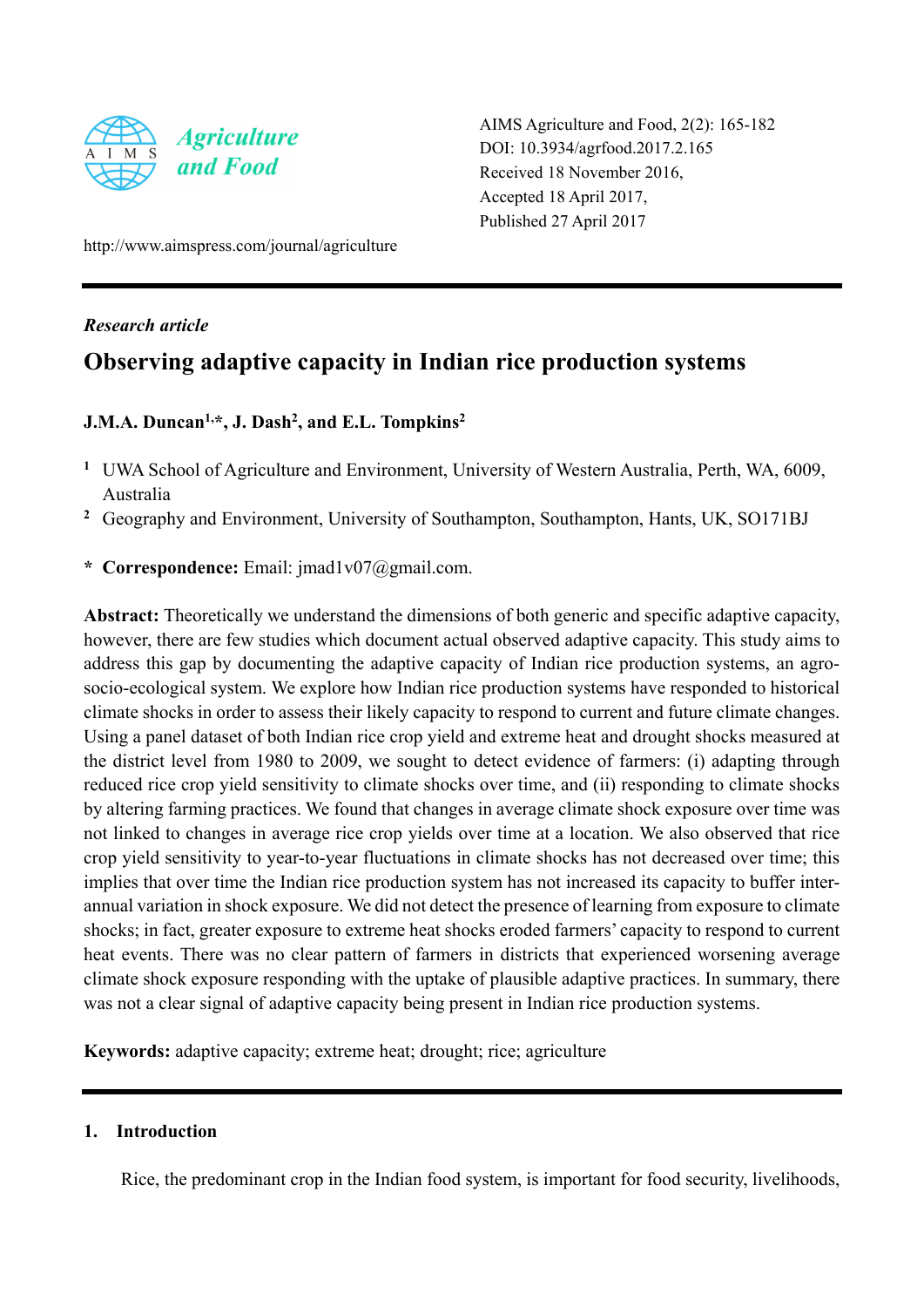and the functioning of the economy. In recent decades Indian agricultural growth has been a driver of poverty reduction [1,2]. For a large proportion of the Indian population agriculture constitutes an important component of their livelihood mix. Since the 1960's agricultural productivity at the national level has increased, largely due to the adoption of Green Revolution technologies such as irrigation, fertilizer, and high-yielding crop varieties (HYV) [3-5]. This increase in rice productivity in recent decades is depicted in Figure 1. While there has been a clear trend of increased rice productivity in India, over the same time period rice systems have shown sensitivity to climatic fluctuations. Temperature and precipitation variability [6-9], drought [10], and flooding [11] have negative impacts on rice yield in India. Holding other variables at average levels, Birthal et al. [12] showed that a 1 °C increase in maximum temperatures results in a 11.9% decrease in Indian rice crop yield.



**Figure 1.** District average rice yield in India computed using the ICRISAT Village Dynamics in South Asia (VDSA) dataset. Blue lines correspond to one standard deviation above and below the average rice crop yield in India for each year (Source: ICRISAT VDSA).

Climate events that have negative impacts on rice crop yield are projected to increase over the coming century [13]. Based on the IPCC 5th Assessment report (AR5) climate projections Birthal et al. [12] predicted that rice crop yield will decrease by 5.9 to 15.4% in 2100 depending on the magnitude of temperature and precipitation changes. This suggests that climate change will have a negative impact on Indian agriculture, and as a consequence harm the livelihoods of those engaged in agriculture and potentially the wider population through, for example, price effects on net food buyers [14]. However, studies that estimate a relationship between climate variability and rice crop yield under current conditions and then apply the same relationship in the future to predict longer-run climate change impacts often omit the potential for adaptation. That is, activities undertaken by actors within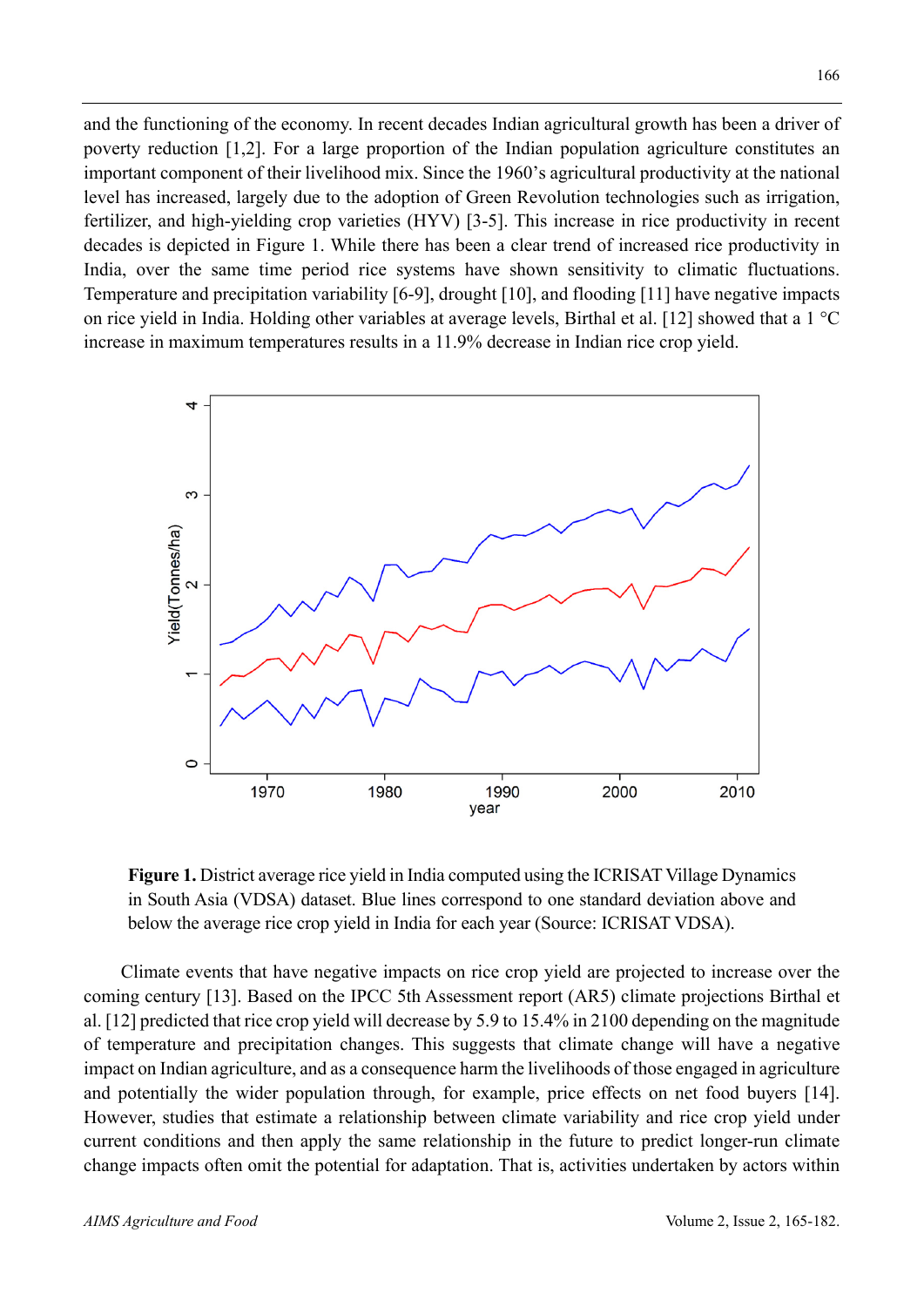the rice system to alter the relationship between climate exposure and rice crop yield. In order to assess how vulnerable the Indian rice crop system is to climate change it is important to identify the presence of adaptive capacity.

The IPCC AR5 define adaptation as "The process of adjustment to actual or expected climate and its effects. In human systems, adaptation seeks to moderate or avoid harm or exploit beneficial opportunities. In some natural systems, human intervention may facilitate adjustment to expected climate and its effects" [15]. At the same time that rice productivity in India has increased (Figure 1) the climate in India has worsened (from the perspective of rice production). Figure 2 shows the change in average rice crop yield (a), experience of drought shocks (c), and extreme heat exposure (d) in districts in India between 1980–1994 and 1995–2009. While rice crop yield has increased, this has cooccurred with an increase in drought shocks and extreme heat exposure. These trends are confirmed elsewhere, using Indian Meteorological Department data Birthal et al. [12] demonstrated a statistically significant increasing trend in minimum and maximum temperature in India from 1969 to 2005. Since 1951 large portions of India have experienced an increasing frequency of monsoon drought years and increasing variability in monsoon precipitation [16,17].



Figure 2. Change in (a) district rice crop yield, (b) irrigated rice area per district, (c) drought shocks, and (d) extreme heat exposure between 1980–1994 and 1995–2009. In each district the average for each variable was taken over each time-slice; these averages were then differenced and the distributions of differences plotted. The red line corresponds to no change in a given variable in a given district over time (Source: ICRISAT VDSA).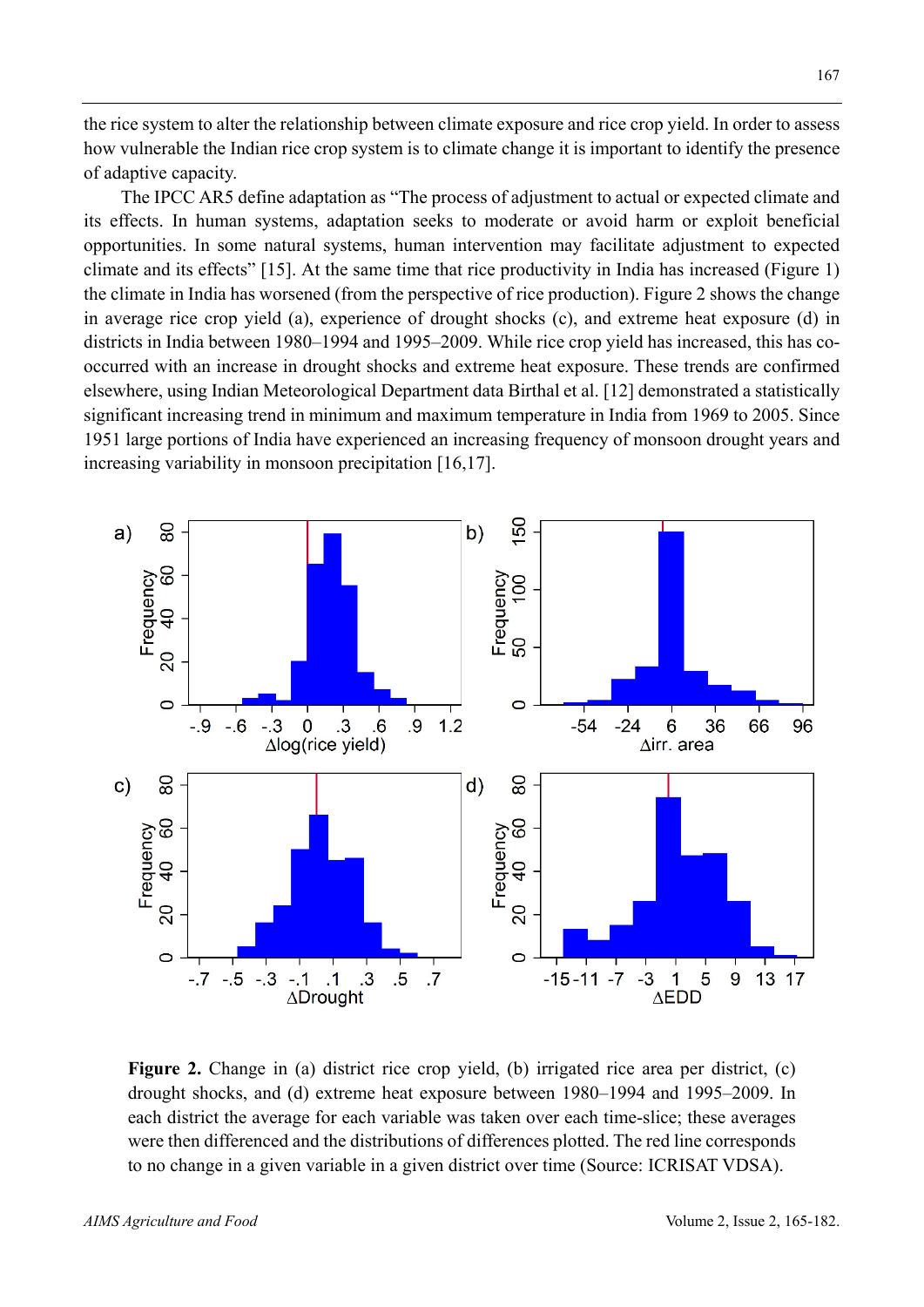The coincident increase in rice crop yield and climatic conditions challenging for rice cropping offers an opportunity to assess if the productivity increases are evidence of adaptation. If there is evidence of Indian rice systems adapting to recent changes in the climate to maintain or increase output then it suggests the presence of adaptive capacity within the system. Assuming future changes do not overwhelm this capacity then we might expect the Indian rice system to continue adapting to climate change, all else held equal. However, it might be that the increase in rice crop yield we observe is due to adoption of technologies that have increased output in "good" years but not reduced the sensitivity of rice cropping to adverse climatic conditions. In other croplands around the world increased yields have been associated with increasing sensitivity to climatic conditions. Farm simulation studies in Burkina Faso showed that increasing farm inputs raises productivity, but under a changing climate increased farm inputs led to increased gains in "good" years but larger losses in "bad" years [18]. Seeking to clarify the concept of adaptation within the context of agriculture Lobell [19] proposed that a change in behavior or technology is considered an adaptation if it is "impact reducing" as opposed to productivity enhancing. In particular, Lobell [19] emphasized the importance of not conflating a technology that increases crop productivity by the same amount under different climatic conditions with an adaptation; an adaptation specifically reduces the magnitude of loss as the climate changes.

Here, we seek to test for the presence of adaptive capacity in Indian rice production systems as distinct from observing a correlation between productivity and a change in climate. We employ two approaches to detect adaptive capacity. First, we seek to identify the presence of adaptation occurring; that is evidence of reduced sensitivity of rice crop yields to climate shocks over time. Second, we seek to observe the presence of adaptive processes; that is directly observing changes in behavior or farming practices that can be plausibly associated with lessening climate impacts. Jointly observing evidence of adaptation occurring and observing climate driven change in behavior and farming practice to lessen future impacts would provide a strong indication of the presence of adaptive capacity in the Indian rice production system. We do this by using a panel dataset of rice crop yield and climate shock exposure at the district level in India spanning 30 years from 1980 to 2009. This dataset allowed us to track change in the sensitivity of rice crop yield to climate shocks over time, and to see how trends in climate shock exposure are associated with trends in rice system characteristics.

## **2. Detecting adaptive capacity**

This study aimed to detect the presence of adaptive capacity within Indian rice production systems. We define adaptive capacity as the capacity to respond to a change in climatic conditions to maintain or increase productivity. As outlined above we posit that adaptive capacity can be detected in two ways; the first through observing reduced sensitivity of rice crop yield to climate shock over time, and the second through observing a change in behavior or activities that can be plausibly attributed to trends in climate shock exposure. Detecting adaptive capacity through both approaches would provide confidence in a conclusion that rice farmers in India have the capacity to respond to changes in the climate.

### *2.1. Observing the occurrence of adaptation*

Carleton et al. [20] outlined two approaches to detecting the occurrence adaptation. The first is to estimate models that identify the causal effect of a climate variable on an outcome of interest (here rice crop yield) for different time-slices. A change in the coefficient for the climate variable across time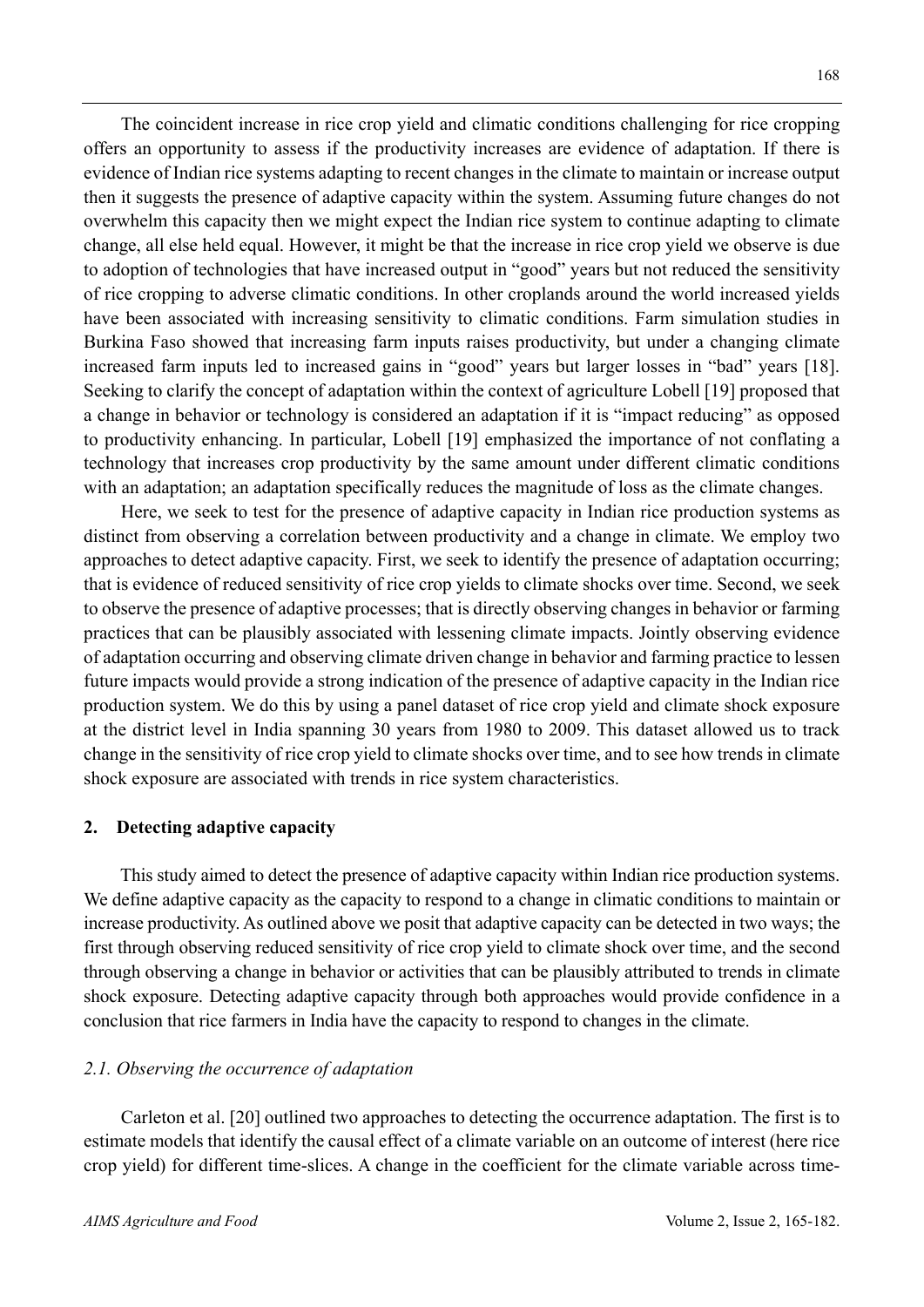slices indicates sensitivity to climate shocks is changing over time. Evidence of reduced sensitivity between time-slices suggests the presence of adaptive capacity. The regression model to operationalize this approach is:

$$
y_{it}^p = \beta C S_{it}^p + \theta t + c_i + \varepsilon_{it} \quad (1)
$$

Where  $y_{it}$  is the outcome variable of interest (e.g. rice yield) in a given location (*i*) and time (*t*);  $c_i$ is a location fixed effect to capture location-specific factors that determine levels of rice productivity,  $\theta$  is a time-trend to account for change in rice productivity over time associated with economic and agricultural development.  $CS_{it}$  is a location and time specific climate shock. A change in  $\beta$  between time-slices  $p$  would indicate the presence of adaptive capacity. The second approach outlined by Carleton et al. [20] is to estimate long-differences regression models following the approach of Burke and Emerick [21]. This approach identifies how trends in average climate shock exposure are correlated with trends in average crop productivity over longer time periods [21]. The long-differences model takes the form:

$$
y_{ip2} - y_{ip1} = \beta (CS_{ip2} - CS_{ip1}) + \varepsilon_{p2} - \varepsilon_{p1} \quad (2)
$$

Where  $p_1$  and  $p_2$  represent time-slices over which average climate shock exposure and average rice crop yield is computed. The regression coefficient β identifies how change in average rice crop yield over time is correlated with longer-run trends in average climate shock exposure. A comparison of the regression coefficient in equation 2 with the regression coefficient from a model that identifies the effect of short-run (e.g. year-to-year) variation in climate shock exposure will determine the presence of adaptation [20,21]. A model that identifies the effect of short-run variations in climate shocks on rice crop yield is the equivalent of equation 1 (but pooling all years rather than segmenting the dataset into time-slices). The logic here is that if adaptive capacity is present the effect of long-term trends in a climate shock will be smaller than the effect of year-to-year variation in climate shock exposure. Farmers may not have the capacity to adjust quickly to inter-annual variability in climate shock exposure, but if over time the prevalence of climate shocks changes farmers will adjust if they have the capacity to do so.

#### *2.2. Observing the process of adaptation*

A second approach to detect the presence of adaptive capacity is to observe if experience of climate shocks causes a change in farming practices that can be plausibly attributed to behavior to lessen the impact of future climate shocks. Skjelflo and Westberg [22] identified if the magnitude of historical exposure to climate shocks moderates the impact of contemporaneous shocks on smallholder farm productivity in Tanzania. If historical climate shock exposure increases the negative impact of contemporaneous shocks then it suggests that past climate shocks erode response capacity to future climate shocks. However, if historical climate shock exposure reduces the negative impact of contemporaneous shocks it suggests the presence of learning and adaptive capacity. In Tanzania, Skjelflo and Westberg [22] found that past exposure to moderate drought events increases smallholder farmers' capacity to respond to future drought, but this adaptive effect does not hold for severe droughts. The regression model to operationalize this approach is:

$$
y_{it} = \beta_1 CS_{it} + \beta_2 HCS_{it} + \beta_3 CS_{it} * HCS_{it} + \theta t + c_i + \varepsilon_{it} \quad (3)
$$

 $HCS_{it}$  is a measure of historical climate shock exposure; for example, the sum of extreme heat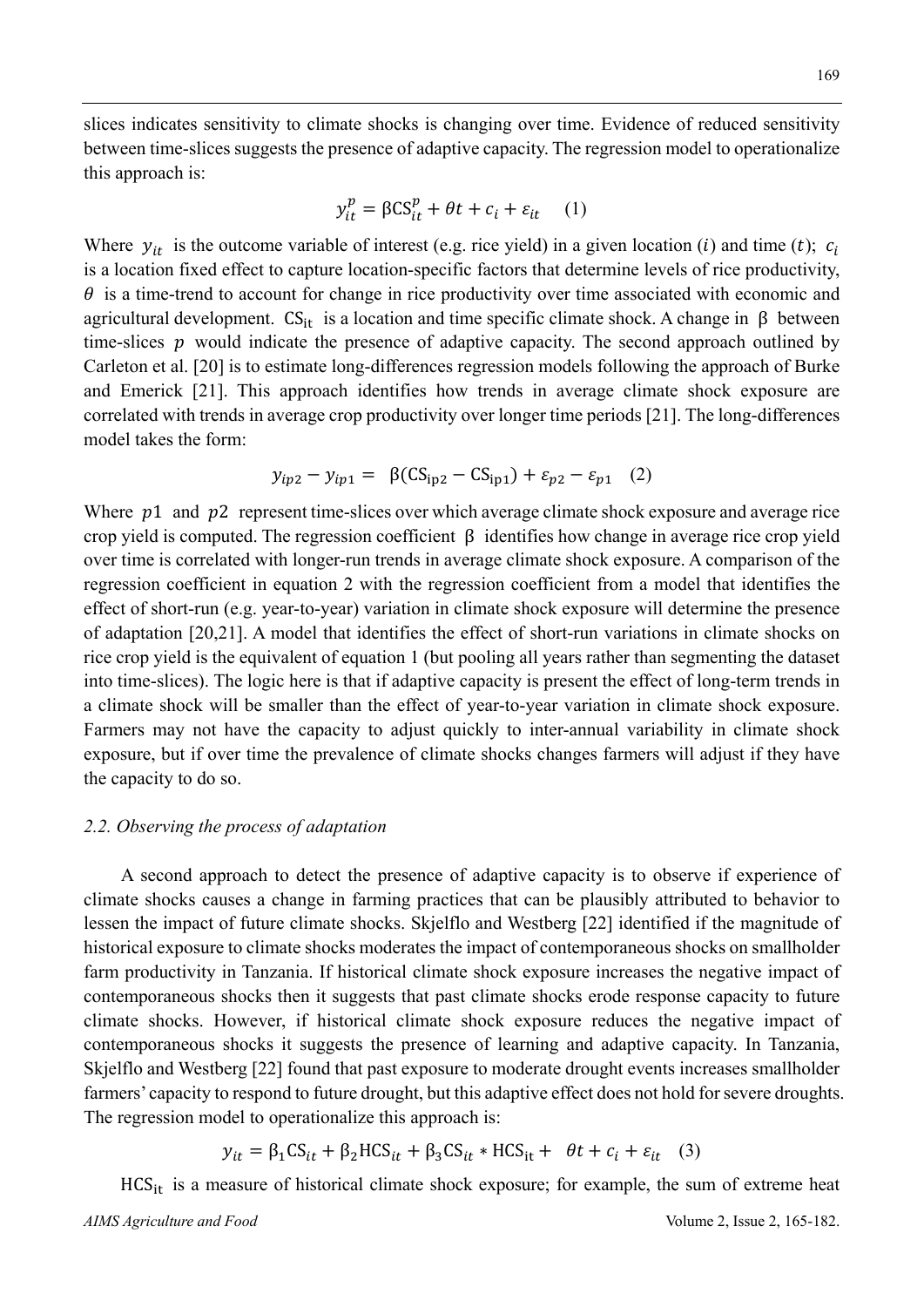events over the past 10 years in a district. A complement to this approach is to identify if climate shock exposure causes a change in farming practice. For example, in Mozambique, Salazar-Espinoza et al. [23] identified the effect of past drought and flood exposure on future allocation of land to different crops on smallholder farms. They found that after a flood or drought farmers devote less land to cash crops, but two years after a flood or drought they devote less land to staples suggesting behavior consistent with a desire to maintain buffer food stocks. In the Nile Basin of Ethiopia, along with a range of socioeconomic and institutional factors, increased temperature increases smallholder farmer adoption of adaptive practices including soil conservation, irrigation, crop switching, and a change in planting date [24]. Again in Ethiopia, Di Falco et al. [25] showed that rainfall during the previous season is negatively correlated with crop diversity. Crop diversity is associated with spreading risk, and, thus, implies if farmers experience a negative climate shock they respond to reduce future crop loss. In Eastern India Bahinipati [26] showed that flood- and cyclone-affected farmers are more likely to adopt farming practices associated with adaptation. We can estimate models analogous to equation 2, but instead of the dependent variable being average rice crop yield it is the average level of a characteristic of the rice cropping system that is a plausible adaptive practice (e.g. percentage of rice area irrigated). Such a model would inform on whether locations that experienced trends of increased average climate shock exposure over time also experienced increases in average levels of an adaptive practice:

$$
adap_{ip2} - adap_{ip1} = \beta (CS_{ip2} - CS_{p1}) + \varepsilon_{ip2} - \varepsilon_{ip1} \quad (4)
$$

Where adap<sub>in</sub> is the average level of an adaptive practice within a given time slice specified by  $p_n$ . Here, β captures the effect of trends in average climate shock exposure on trends in the average levels of an adaptive practice at a location.

### **3. Data**

### *3.1. Rice production system variables*

We used the ICRISAT VDSA district level database that compiles numerous variables of relevance to agriculture in India for each district (when available) from 1966 to 2011, we used the data from 1980 to 2009 which has greater coverage. The dataset is available to download at: http://vdsa.icrisat.ac.in/vdsadatabase.aspx. In particular, we used the variables of annual district rice production and annual district rice cultivated area to estimate rice crop yield, and annual district rice crop area that was irrigated. Summary statistics for these variables for rice crops are presented in Table 1.

|           |           |             |           | $\beta$ . For a set of the same $\alpha$ and $\beta$ and $\beta$ and $\beta$ and $\beta$ and $\beta$ and $\beta$ and $\beta$ and $\beta$ |                       |
|-----------|-----------|-------------|-----------|------------------------------------------------------------------------------------------------------------------------------------------|-----------------------|
|           |           | Rice Yield  | Rice Area | Rice Production                                                                                                                          | % Rice area irrigated |
|           |           | (Tonnes/ha) | ('000 ha) | $(000$ Tons)                                                                                                                             |                       |
| 1980-1994 | mean      | 1.62        | 130.78    | 220.36                                                                                                                                   | 73.41                 |
|           | <b>SD</b> | 0.76        | 149.64    | 279.89                                                                                                                                   | 36.15                 |
| 1995-2009 | mean      | 1.97        | 144.67    | 304.08                                                                                                                                   | 78.56                 |
|           | <b>SD</b> | 0.88        | 167.71    | 385.35                                                                                                                                   | 34.11                 |
| 1980-2009 | mean      | 1.80        | 137.74    | 262.32                                                                                                                                   | 76.00                 |
|           | SD        | 0.84        | 159.09    | 339.47                                                                                                                                   | 35.23                 |

**Table 1.** Summary statistics for district-wise rice yield, rice area cultivated, rice production, and percentage of district area cultivated with rice that was irrigated (Source: ICRISAT VDSA).

*AIMS Agriculture and Food* Volume 2, Issue 2, 165-182.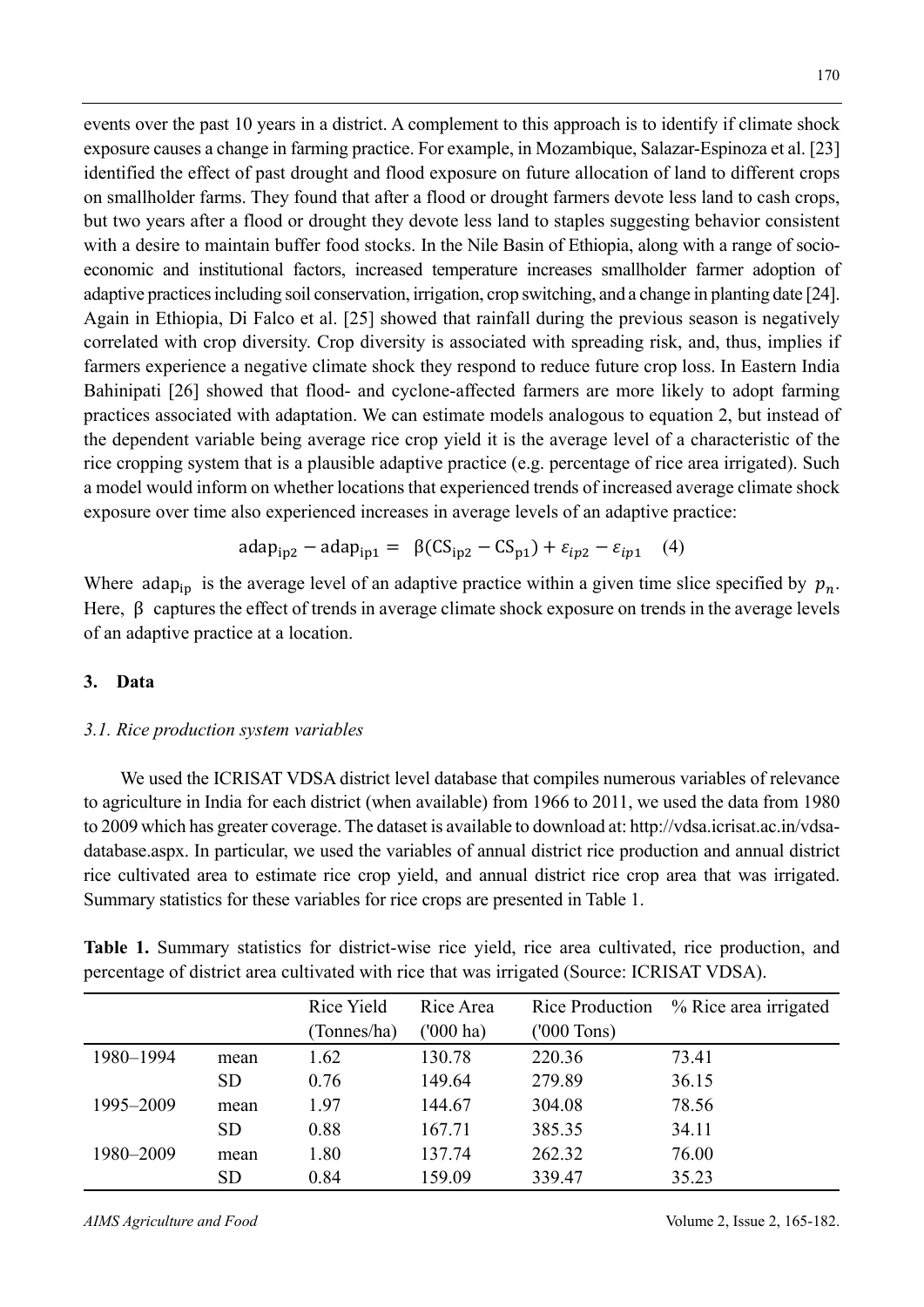#### *3.2. Climate variables*

In our analysis we estimate regression models that detect the impact of two measures of climate shocks: drought shocks and extreme heat exposure. To compute a measure of drought shocks we obtained district-wise monsoon precipitation (June-September; the monsoon is the predominant rice growing season in India and is often termed the *kharif* season) from the ICRISAT VDSA database, and for each district and each year we computed the standardized precipitation anomaly (SPA):

$$
SPA_{it} = \frac{(P_{it} - \pi_i)}{\sigma_i} \quad (5)
$$

Where SPA<sub>it</sub> is the standardized precipitation anomaly for a given district *i* and year *t*;  $\pi_i$  is mean district-wise monsoon precipitation from 1980–2009 and  $\sigma_i$  is the standard deviation of monsoon precipitation over the same time period. We created a binary drought indicator if SPA was less than −0.5. This meant that drought was defined by deviations in monsoon precipitation below district-specific normals. Lacking an appropriate physical threshold (in terms of levels of precipitation) to define drought studies have used deviations from local averages to define drought events in India [16] and across smallholder croplands globally [22,23,27]. A secondary advantage of binary drought shock measures is that when accumulating past shock exposures years with above average rainfall do not cancel out the effect of droughts, this would happen with a continuous measure of precipitation [22].

We measured extreme degree days (EDD) during the rice growing season to capture extreme heat shocks; EDD measures accumulated exposure to temperature above a certain threshold. Here, we measured district-wise exposure to temperatures greater than 33 °C through the months of June to September. A review of climate impacts on crop production suggested that 33 °C was the optimum temperature for rice crop vegetative and reproductive development [28]. However, for other crops in different contexts similar temperatures have been used as thresholds (often ranging from 30 to 34 °C) for computing EDD [29-32]. EDD is a more suitable measure of crop exposure to extreme heat than average growing season daily maximum temperature, this is because EDD directly measures the magnitude of exposure to warm temperatures which are known to be damaging to crops [32,33]. We computed EDD following Lobell et al. [30] whereby we fitted a cosine curve to daily minimum and maximum temperatures to interpolate temperature to an hourly temporal resolution. Then, for each day we computed the number of hours of exposure above 33 °C and generated a measure of EDD exposure using:

EDD = 
$$
\sum_{d=1}^{N} D_d
$$
 D =  $\begin{cases} 0 & \text{if } T \leq 33 \\ T - 33 & \text{if } T > 33 \end{cases}$  (6)

Where, N is the number of hours from June 1st through till the end of September and  $d$  is hour. EDD estimation requires daily temperature which is not contained in most available gridded monthly datasets such as the CRU TS v 3.23 dataset. Therefore, we used the Berkeley Earth Daily Land Temperature (BEST) experimental dataset which measures daily temperature at a 1° spatial resolution [34]. Table 2 presents the summary statistics for our climate variables. Over time, we see an increase in the occurrence of drought shocks and an increase in extreme heat shocks. This increase in climate shock exposure is clear in Figure 2c and d which displays histograms depicting distributions of district differences in average drought and EDD exposure over these two time-slices.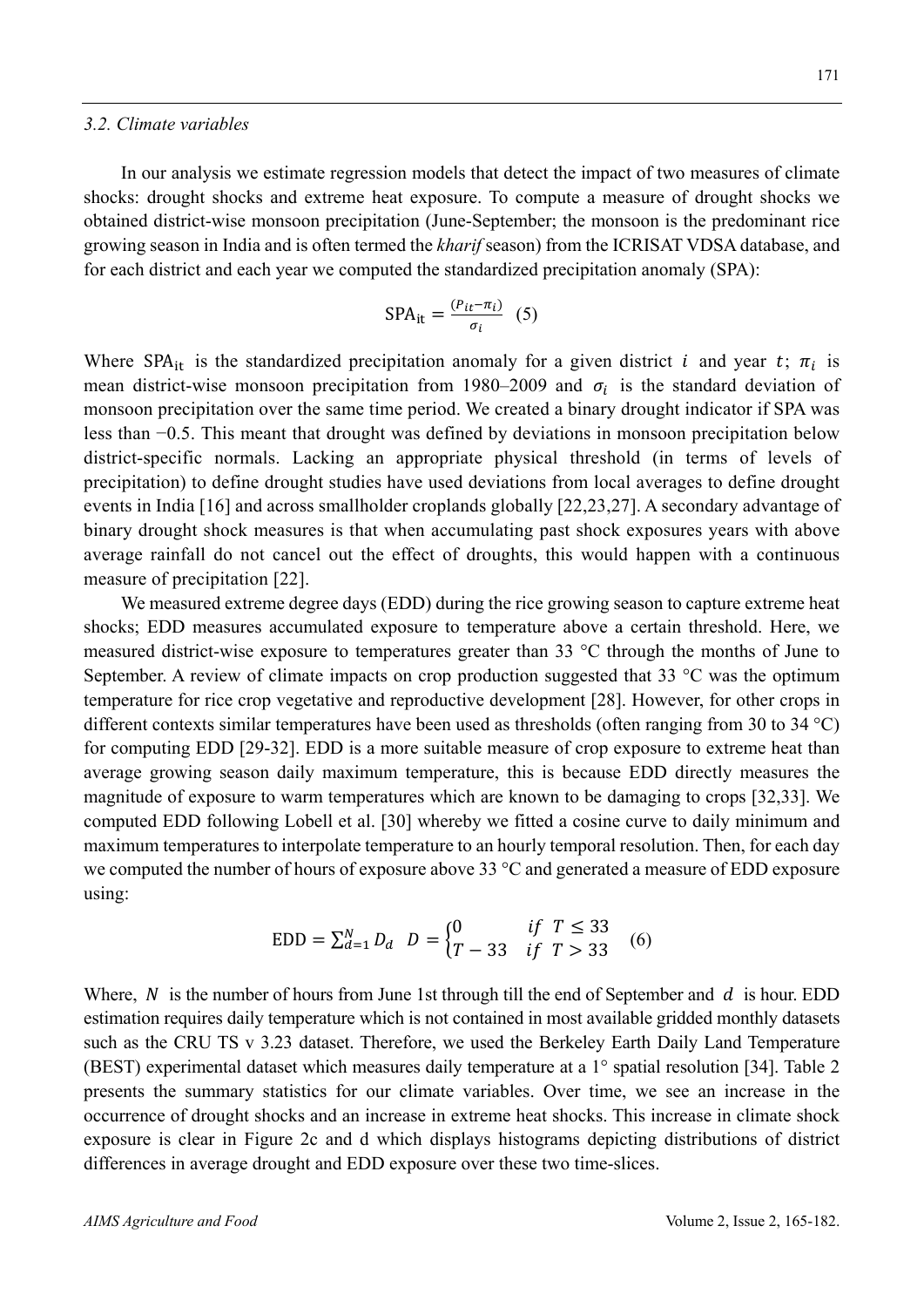|           |           | Drought  | <b>EDD</b> |  |
|-----------|-----------|----------|------------|--|
| 1980-1994 | mean      | 0.214991 | 43.64253   |  |
|           | <b>SD</b> | 0.410855 | 49.16584   |  |
| 1995-2009 | mean      | 0.253444 | 44.32732   |  |
|           | <b>SD</b> | 0.435024 | 47.57284   |  |
| 1980-2009 | mean      | 0.23427  | 43.98843   |  |
|           | <b>SD</b> | 0.423562 | 48.36655   |  |

**Table 2.** Summary statistics for climate shock variables.

#### **4. Methods**

In order to identify the presence of adaptive capacity in Indian rice production systems we estimated regression models similar to those presented in section 2.

#### *4.1. Observing the occurrence of adaptation*

To detect the occurrence of adaptation in Indian rice production systems between 1980 and 2009 we operationalized the regression models presented in section 2.1 using the panel dataset of district rice crop yield and climate shock variables presented in section 3. For all models the dependent variable was the natural logarithm of district rice crop yield, and the models were estimated separately for both climate shock treatments (drought and EDD).

First, we estimated a model similar to equation 1 but for a single time-slice with all years pooled in one dataset. This identified the average effect of a climate shock on district rice crop yield over the period 1980 to 2009. Here, we identified the impact of climate shocks on rice crop yields off year-toyear fluctuations in shock exposure. Second, we estimated equation 1 for two time-slices: 1980**–**1994 and 1995**–**2009. A comparison of coefficients for the models estimated in different time-slices revealed if adaptation had occurred.

Next we estimated a long-differences model as in equation 2; this model identified the effect of a change in average climate shock exposure over time on average rice crop yield. Average climate shock exposure and rice crop yield were computed over two time-slices 1980**–**1994 and 1995**–**2009 and then differenced prior to estimating the regression model. When estimating this model location fixed effects differenced out, but we included a constant in the model which controlled for change over time in average rice crop yield not explained by a change in climate shock exposure. A comparison of the coefficient on the climate shock in the long-differences model to the coefficient on the climate shock using the pooled panel dataset informed on whether rice farmers in India are able to adapt to longer-run trends in climate shock exposure as compared to their capacity to buffer year-to-year variation in climate shocks.

All regression models were estimated with district fixed effects that controlled for time-invariant unobserved factors that might bias our coefficient estimates. This is important as there is considerable spatial heterogeneity in agro-ecological and socio-economic conditions across India. We also needed to account for time-varying omitted variables; this is important in India where there has been a noted increase in agricultural productivity over recent decades (Figures 1 and 2). In part this increase in productivity is associated with the uptake of Green Revolution technologies [3,4]. Approaches to account for time-varying omitted variables include using year fixed effects or time-trends as variables in regression models. This avoids conflating the effect of changes in climate on rice cropping with other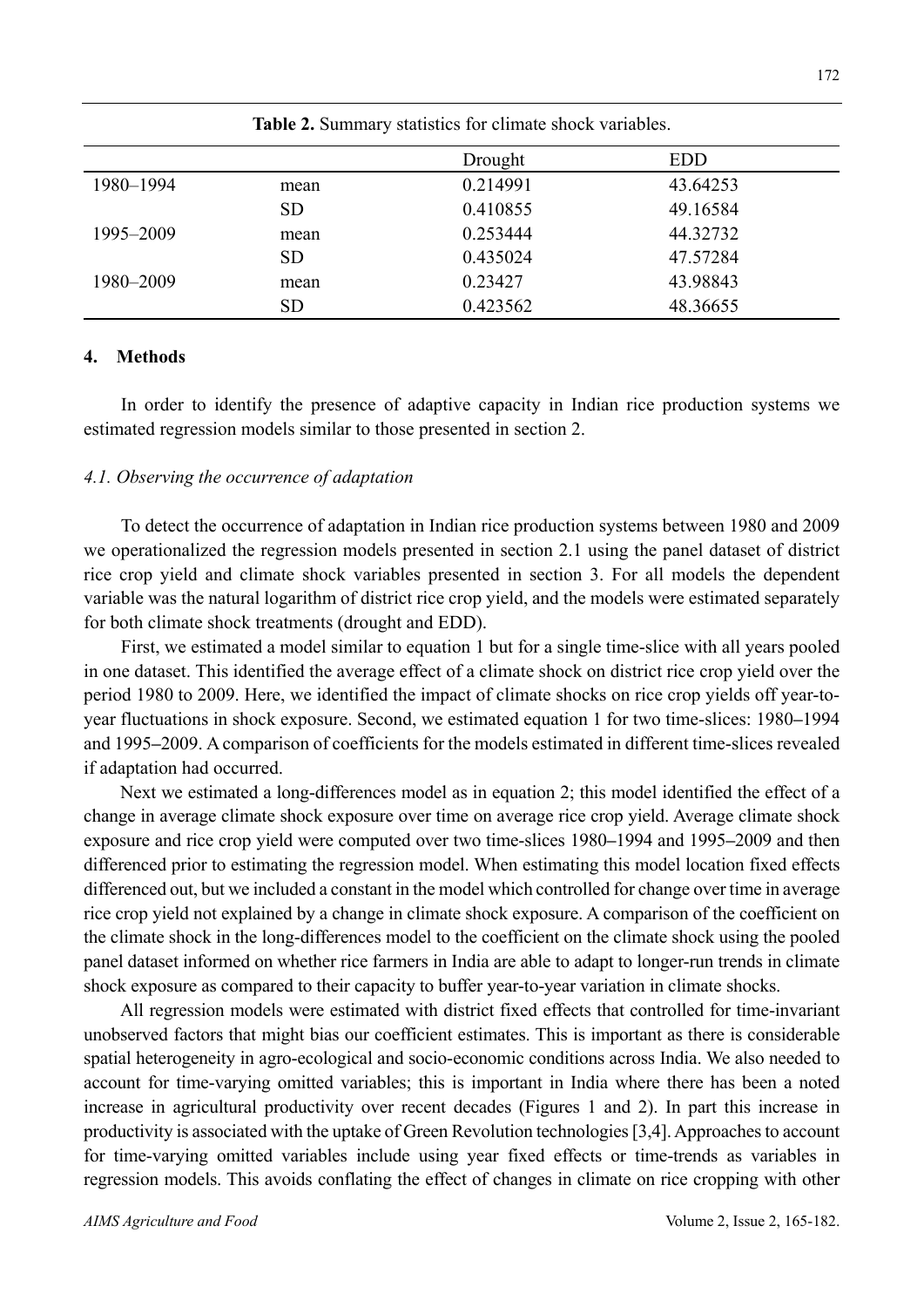forms of agricultural development. We estimated regression models with year fixed effects (supplementary) and time trends (main results). The results for drought shocks were robust to the use of year fixed effects or time-trends. However, when year fixed effects were used the coefficient on extreme heat shocks was not statistically significant. Together year fixed effects and district fixed effects explained over 92% of the variation in EDD suggesting there is little residual variation left to identify temperature impacts. Similarly, Guiteras [6] found too little residual temperature variation when including year fixed effects in rice crop yield-temperature regression models in India and resort to using time-trends to remove confounding factors. To retain sufficient variation in the climate variables while accounting for rice yield changes due to agricultural development we estimate all panel models with linear time-trends. Finally, in all regression models standard errors were clustered at the district level.

### *4.2. Observing the process of adaptation*

To observe the processes of adaptation we operationalized the regression models introduced in section 2.2. All regression models estimated to detect processes of adaptation included district fixed effects and time-trends with standard errors clustered at the district level. First, we estimated the regression model in equation 3 with the natural logarithm of district rice crop yield as the dependent variable separately for both drought shocks and extreme heat shocks. To measure historical climate shock exposure, we computed the sum of five and 10 years of lags of drought shocks and EDD separately. We estimated the regression model in equation 3 separately for both five and 10 years of lags of historical climate shock exposure to assess if the length of "shock memory" (as it is termed by Skjelflo and Westberg [22]) influenced the results. A positive regression coefficient on the interaction term between historical climate shock exposure and contemporaneous climate shocks indicates the presence of learning from past climate shock exposure.

Aside from observing the presence of learning (in the short-run as determined in equation 3) we can also directly observe if long-run changes in farming practice or behavior that are plausibly associated with lessening the impact of future climate shocks are associated with long-run shifts in average climate shock exposure. Here, we tested if long-run shifts in climate shock exposure during the *kharif* rice growing season were associated with long-run shifts in adaptive farming practices. The adaptive farming practices we monitored were:

- i. The percentage of rice area under irrigation (average levels in 1980**–**1994 and 1995**–**2009).
- ii. Percentage of rice area cultivated with high yielding varieties (HYVs) (average levels in 1980**–** 1994 and 1995**–**2009).
- iii. Average area of non-rice *kharif* season crops (maize, sorghum, groundnut, and pigeon pea [12]).
- iv. Average area of *rabi* season crops that occurs after the *kharif* rice growing season (wheat, barley, chickpea, and rapeseed-mustard [12]).

We estimated equation 4 separately for each of these dependent variables; we obtained these variables at the district level from the ICRISAT VDSA dataset.

Each of these changes in farming practice represent plausible adaptations to trends in average climate shocks to rice cropping in India. Irrigation reduces the impact of climate shocks on rice cropping in India [7,10]; thus, increasing irrigated area in a district is a plausible adaptive response. Different rice crop varieties have differing sensitivities to climate shocks [11,35], and there is evidence of rice farmers adopting different rice crop varieties in response to cyclone and flood exposure in Eastern India [26]. High yielding rice varieties that have been adopted in India in recent decades often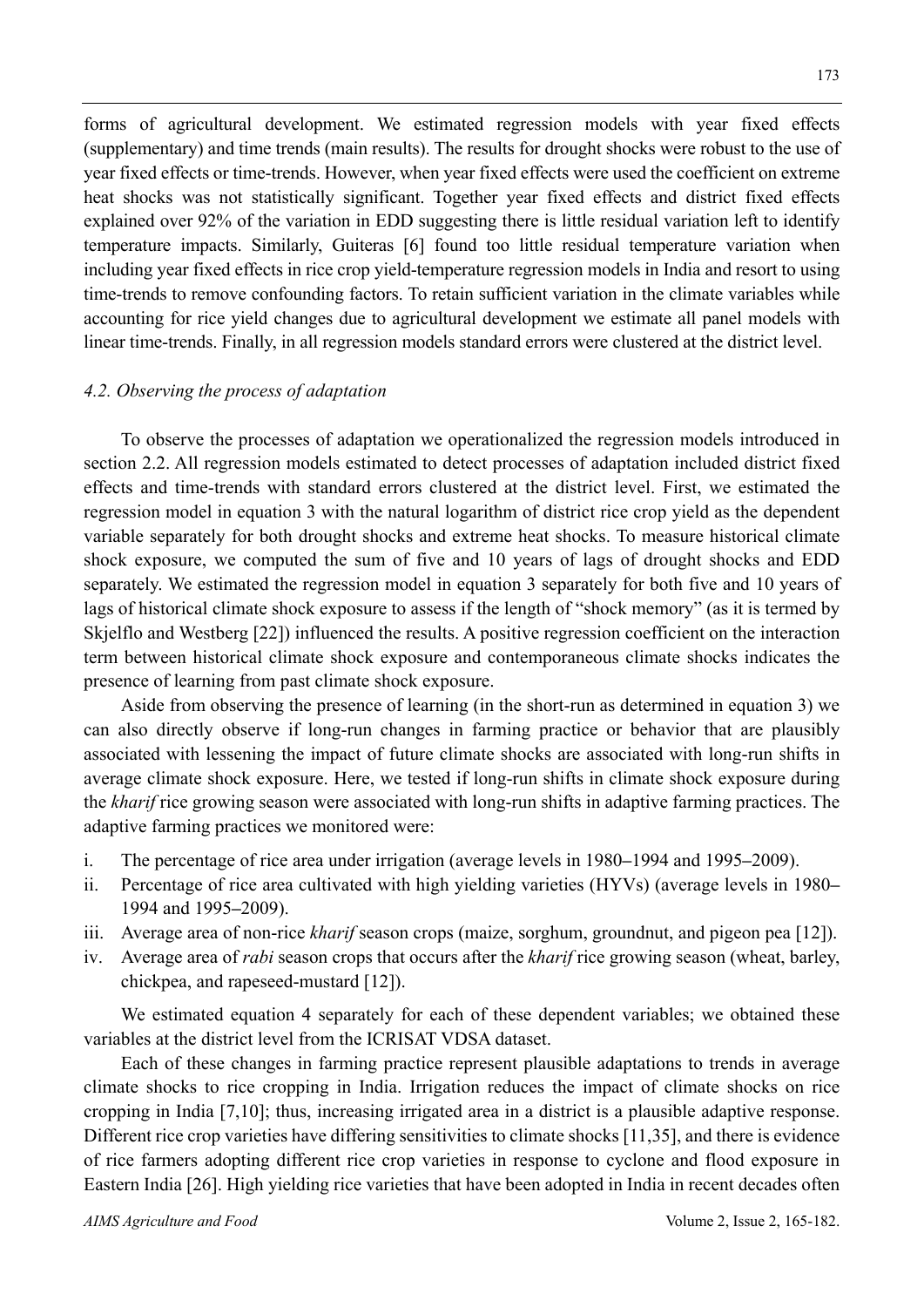have denser canopies affording greater evapotranspirative cooling effects [5]. Thus, there is a logical reason for farmers to switch rice varieties in response to changes in climate shock exposure, and indeed there is evidence of this occurring [26]. The final two observable adaptation processes that we tested for relate to crop switching or diversifying the crop portfolio. Communities in Jharkand, a state in East India, have responded to monsoon variability by selecting out of rice cropping and planting crops such as maize and pulses [36]. An increase in the area of a district area under *rabi* crops as the *kharif* rice season climate worsens would be indicative of farmers compensating for lost rice production by planting other crops in a different season.

### **5. Results**

#### *5.1. Impact of climate shocks on rice crop yields*

Both extreme heat exposure (EDD) and drought had a negative effect on rice crop yield in India between 1980**–**2009 (Table. 3). An extra extreme degree day caused a 0.12% decline in rice crop yield, holding all else equal. While this seems a small effect, the average district EDD exposure during this period was 43.99 (Table. 2) with a one standard deviation increase in EDD exposure causing a 5.3% reduction in yield, all else held equal. A drought shock caused a 9.39% reduction in rice crop yield, all else held equal. These results represent the average effect of a climate shock across all years and districts in our sample.

**Table 3.** Regression coefficients for models identifying the effect of climate shocks on rice crop yield between 1980**–**2009.

|            | <b>EDD</b>                                                                                              | Drought      |  |
|------------|---------------------------------------------------------------------------------------------------------|--------------|--|
| <b>EDD</b> | $-0.00122***$                                                                                           |              |  |
|            | $(-6.00)$                                                                                               |              |  |
| Drought    |                                                                                                         | $-0.0939***$ |  |
|            |                                                                                                         | $(-7.74)$    |  |
| .          | $\mathcal{A}$ and $\mathcal{A}$ and $\mathcal{A}$ and $\mathcal{A}$ and $\mathcal{A}$ and $\mathcal{A}$ |              |  |

t statistics in parentheses;  $p < 0.05$ ,  $\ast p < 0.01$ ,  $\ast \ast p < 0.001$ 

#### *5.2. The occurrence of adaptation*

There is no evidence of reduced sensitivity of rice crop yields to year-to-year variation in climate shocks between 1980–1994 and 1995–2009 (Table 4). In both time-slices and both EDD and drought had negative impacts on rice crop yield. For example, in the time-slice 1980–1994 a drought shock caused 9.5% reduction in crop yield holding all else equal. In the later time-slice a drought shock caused a 9% reduction in rice crop yield.

The results from the long-differences model indicate that trends in climate shock exposure between 1980–1994 and 1995–2009 did not have a statistically significant impact on change in average rice crop yield over this period (Table 5). The increase in rice crop yields over time, due to factors other than climate shock exposure, is illustrated by the positive and statistically significant constant term (Table 5). We estimated a variant of equation 2 where the dependent variable was the difference in the coefficient of variation in rice crop yield between 1995–2009 and 1980–1994 (as opposed to average yields). This informed on whether an increase in yield variability was associated with long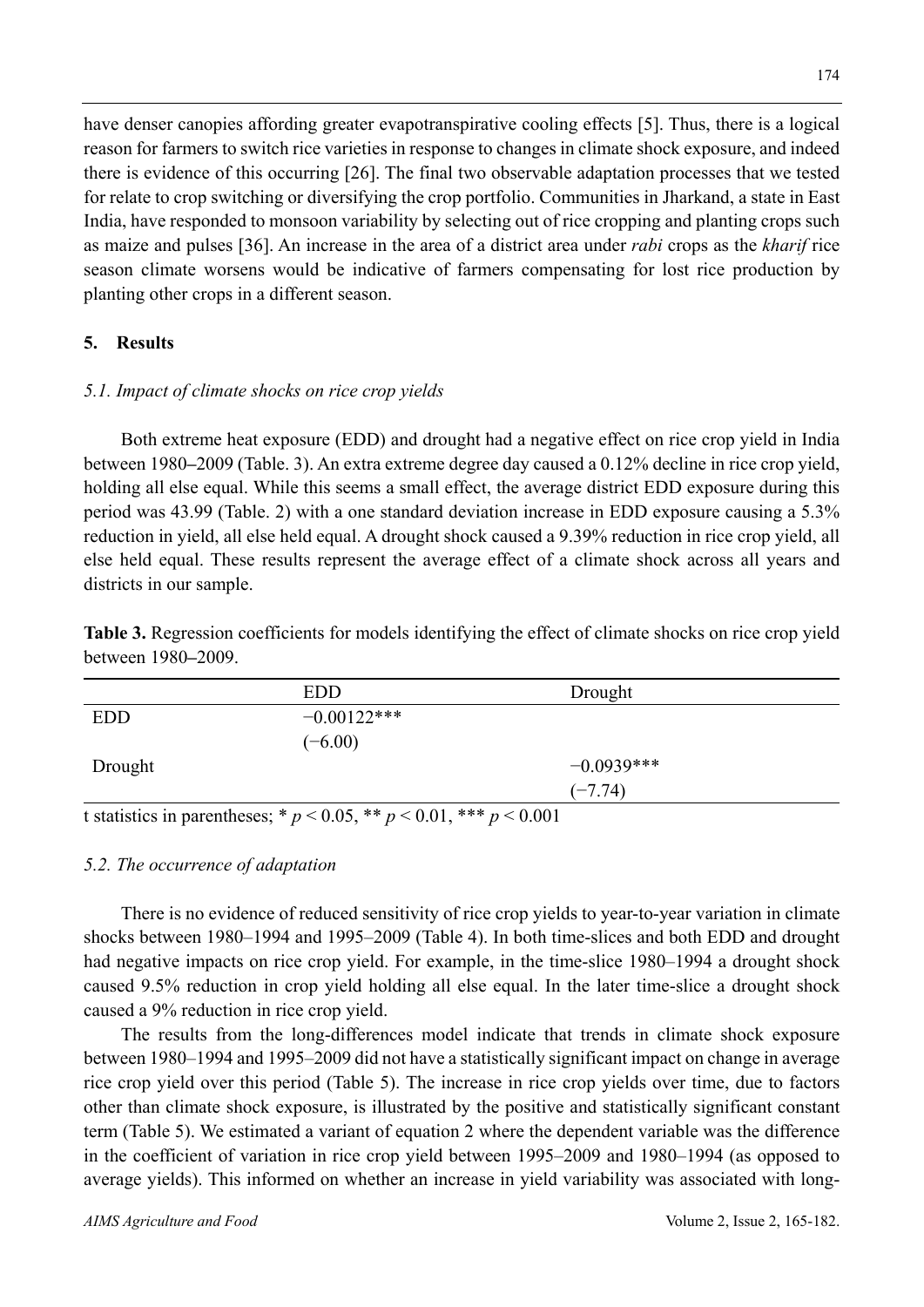run shifts in increased climate shock exposure; the results are presented in Table 6. We found that increased average extreme heat exposure caused increased yield variability (*p =* 0.052), and that longrun shifts in drought shocks were not associated with changes in yield variability.

**Table 4.** Regression results for models identifying the effect of climate shocks on rice crop yield in two time slices (1980–1994 and 1995–2009).

|                                                                                      | EDD - early   | EDD - late                                      | Drought - early | Drought - late                          |
|--------------------------------------------------------------------------------------|---------------|-------------------------------------------------|-----------------|-----------------------------------------|
| <b>EDD</b>                                                                           | $-0.00155***$ | $-0.00111***$                                   |                 |                                         |
|                                                                                      |               | $(-0.00222, -0.000888)$ $(-0.00155, -0.000664)$ |                 |                                         |
| Drought                                                                              |               |                                                 | $-0.0950***$    | $-0.0900$ ***                           |
|                                                                                      |               |                                                 |                 | $(-0.123, -0.0666)$ $(-0.119, -0.0614)$ |
| 95% confidence intervals in brackets; * $p < 0.05$ , ** $p < 0.01$ , *** $p < 0.001$ |               |                                                 |                 |                                         |

**Table 5.** Regression results for long-differences model with EDD, drought shocks, and the natural logarithm of rice yield averaged over the periods 1980–1994 and 1995–2009 before differencing. Only districts with at least 25 observations out of a possible 30 were retained for analysis.

| <b>EDD</b> | Drought   |            |
|------------|-----------|------------|
| 0.00248    |           |            |
| (1.12)     |           |            |
|            | $-0.0637$ |            |
|            | $(-0.94)$ |            |
| $0.189***$ |           |            |
| (14.26)    | (15.45)   |            |
|            |           | $0.197***$ |

t statistics in parentheses;  $* p < 0.05$ ,  $** p < 0.01$ ,  $*** p < 0.001$ 

**Table 6.** Regression results for long-differences model with average EDD, average drought shocks, and the coefficient of variation of rice crop yield computed over the periods 1980–1994 and 1995– 2009 before differencing. Only districts with at least 25 observations out of a possible 30 were retained for analysis.

|            | EDD(CV)      | Drought (CV) |
|------------|--------------|--------------|
| <b>EDD</b> | 0.00299      |              |
|            | (1.95)       |              |
| Drought    |              | 0.00387      |
|            |              | (0.08)       |
| Constant   | $-0.0412***$ | $-0.0363***$ |
|            | $(-4.50)$    | $(-4.12)$    |

t statistics in parentheses;  $* p < 0.05$ ,  $** p < 0.01$ ,  $*** p < 0.001$ 

## *5.3. Processes of adaptation*

We observed little evidence suggestive actual adaptive processes or practices being adopted (Figure 3, Tables 7 and 8). Figure 3 presents the marginal effect of a climate shock on the natural logarithm of rice crop yield for different levels of historical rice crop exposure. On average, as a district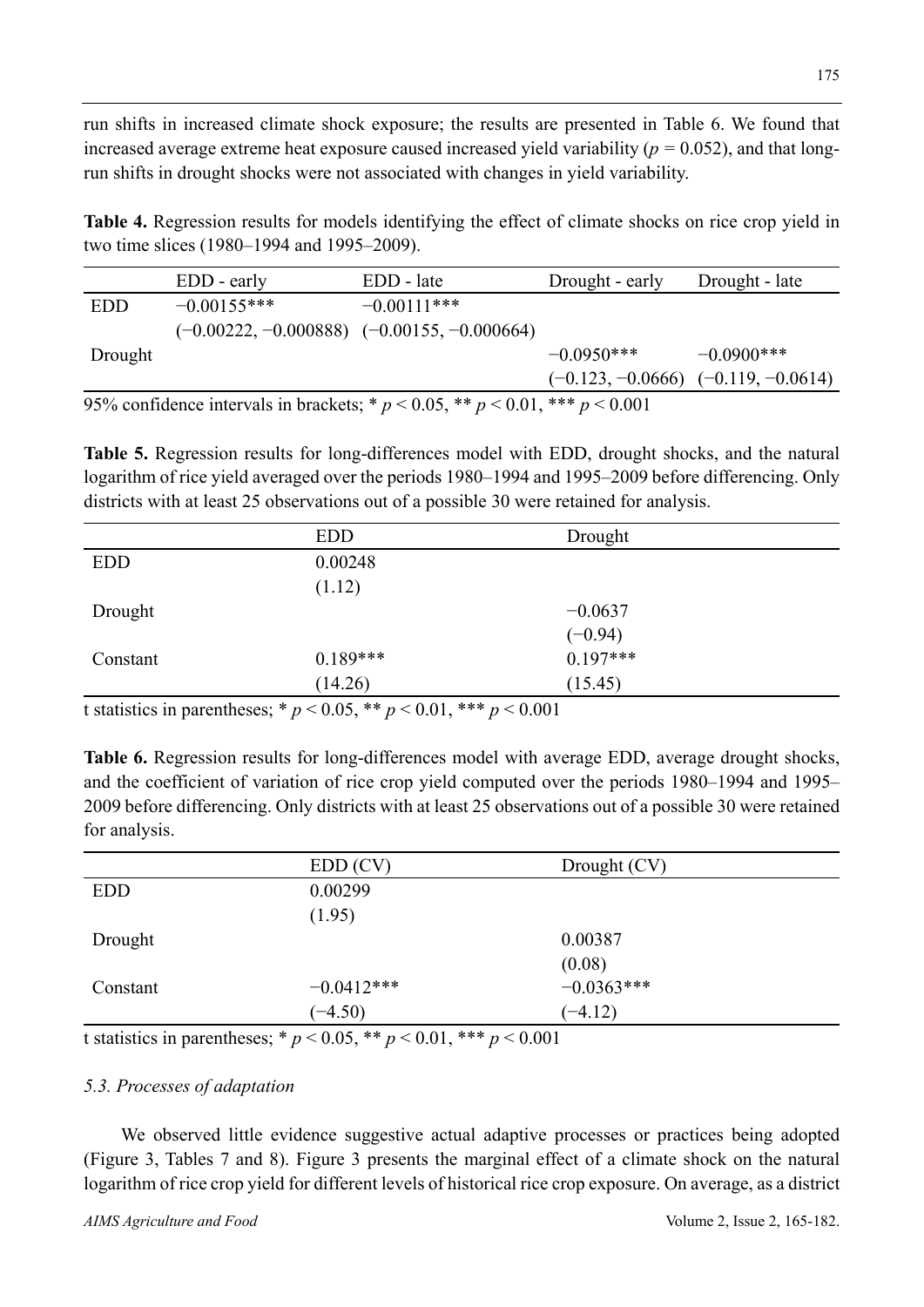experiences greater historical extreme heat exposure an equivalent contemporaneous extreme heat shock has a larger negative impact (Figure 3a and b). At all levels of historical drought shocks, a contemporaneous drought shock has a negative impact (Figure 3c and d). Increased historical drought shock exposure slightly decreases the negative impact of contemporaneous shocks; however, this effect is very small with wide confidence intervals, and does little to override the harmful effects of present droughts. Table 7 presents the regression results for models identifying the impact of historical climate shock exposure on sensitivity to contemporaneous shocks. The time-period over which historical climate shocks are measured has little impact on the results.

Table 8 presents the regression results that identify if trends in climate shock exposure are associated with trends in the adoption of adaptive practices. An increase in average extreme heat exposure from 1980–1994 to 1995–2009 caused an increase in district area cultivated under crops that were not rice in the *kharif* season and in *rabi* crops (Table 8). This indicates that long-run shifts in extreme heat exposure during the *kharif* season have led to an increase in the cultivation of other crops. We found that an increase in average drought exposure over the same period caused a decrease in average rice area under irrigation and use of rice HYVs (Table 8).



**Figure 3.** The marginal effect of EDD (a) and (b) and drought (c) and (d) on the natural logarithm of rice crop yield at different levels of historical climate shock exposure. Panels (a) and (c) correspond to accumulated climate shock exposure over the previous five years whereas panels (b) and (d) correspond to accumulated climate shock exposure over the previous 10 years.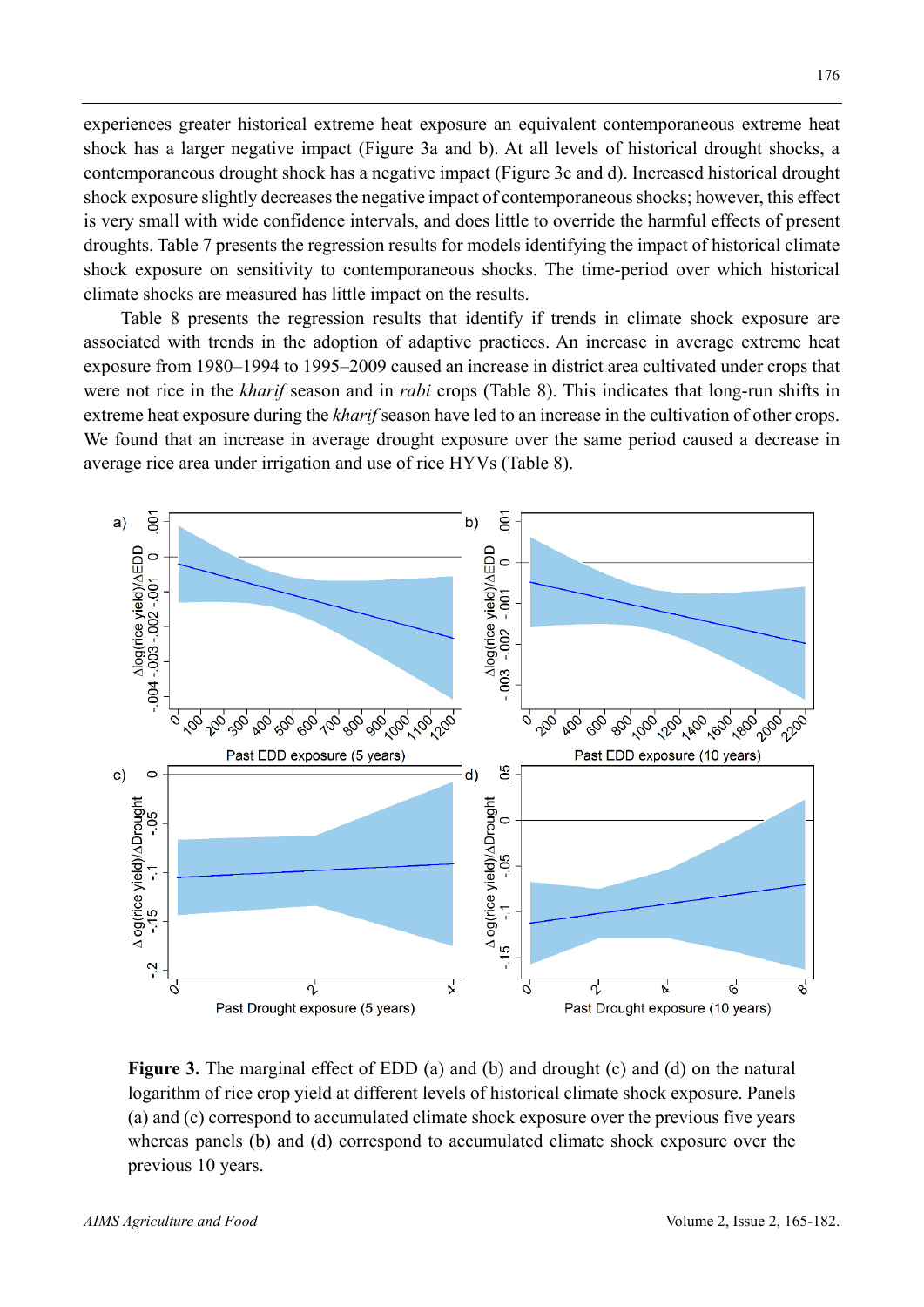|                             | EDD (5 years) | EDD (10 years) | Drought (5 years) | Drought              |
|-----------------------------|---------------|----------------|-------------------|----------------------|
|                             |               |                |                   | $(10 \text{ years})$ |
| <b>EDD</b>                  | $-0.000318$   | $-0.000592$    |                   |                      |
|                             | $(-0.55)$     | $(-1.03)$      |                   |                      |
| Past EDD exposure (5 years) | $0.000796***$ |                |                   |                      |
|                             | (4.89)        |                |                   |                      |
| EDD - Past EDD exposure     | $-0.00000131$ |                |                   |                      |
| $(5 \text{ years})$         | $(-1.10)$     |                |                   |                      |
| Year                        | $0.00813***$  | $0.00824***$   | $0.00841***$      | $0.00825***$         |
|                             | (6.31)        | (6.49)         | (7.02)            | (6.92)               |
| Past EDD exposure (10       |               | 0.000221       |                   |                      |
| years)                      |               | (1.53)         |                   |                      |
| EDD - Past EDD exposure     |               | $-0.000000433$ |                   |                      |
| $(10 \text{ years})$        |               | $(-0.80)$      |                   |                      |
| Drought                     |               |                | $-0.107***$       | $-0.115***$          |
|                             |               |                | $(-5.39)$         | $(-4.93)$            |
| Past drought exposure (5    |               |                | 0.00681           |                      |
| years)                      |               |                | (1.11)            |                      |
| Drought - Past drought      |               |                | 0.00529           |                      |
| exposure (5 years)          |               |                | (0.38)            |                      |
| Past drought exposure (10   |               |                |                   | 0.00997              |
| years)                      |               |                |                   | (1.77)               |
| Drought - Past drought      |               |                |                   | 0.00649              |
| exposure (10 years)         |               |                |                   | (0.81)               |

**Table 7.** Regression results for models identifying the effect of historical climate shock exposure on contemporaneous sensitivity to climate shocks.

t statistics in parentheses; \* *p* < 0.05, \*\* *p* < 0.01, \*\*\* *p* < 0.001

**Table 8.** Regression results for long-differences model with EDD, drought, and the percentage of irrigated rice area, the natural logarithm of the area under other *kharif* and *rabi* crops, and percentage rice area cultivated with HYVs averaged over the periods 1980–1994 and 1995–2009 before differencing. Only districts with at least 25 observations out of a possible 30 were retained for analysis.

|            | EDD-Irr    |            |             | Drought-Irr EDD-kharif Drought-kharif EDD-rabi |             | Drought- <i>rabi</i> | EDD-       | Drought-   |
|------------|------------|------------|-------------|------------------------------------------------|-------------|----------------------|------------|------------|
|            |            |            |             |                                                |             |                      | <b>HYV</b> | <b>HYV</b> |
| <b>EDD</b> | $-0.0694$  |            | $0.0528***$ |                                                | $0.0225***$ |                      | $-0.110$   |            |
|            | $(-0.30)$  |            | (6.81)      |                                                | (4.00)      |                      | $(-0.42)$  |            |
| Drought    |            | $-19.37**$ |             | $-0.494$                                       |             | 0.0958               |            | $-20.32**$ |
|            |            | $(-2.79)$  |             | $(-1.93)$                                      |             | (0.54)               |            | $(-2.63)$  |
| Constant   | $6.337***$ | $6.682***$ | $-0.242***$ | $-0.183***$                                    | $0.0896**$  | $0.116***$           | $17.87***$ | $18.33***$ |
|            | (4.60)     | (5.09)     | $(-5.28)$   | $(-3.75)$                                      | (2.68)      | (3.44)               | (11.57)    | (12.57)    |

t statistics in parentheses; \*  $p < 0.05$ , \*\*  $p < 0.01$ , \*\*\*  $p < 0.001$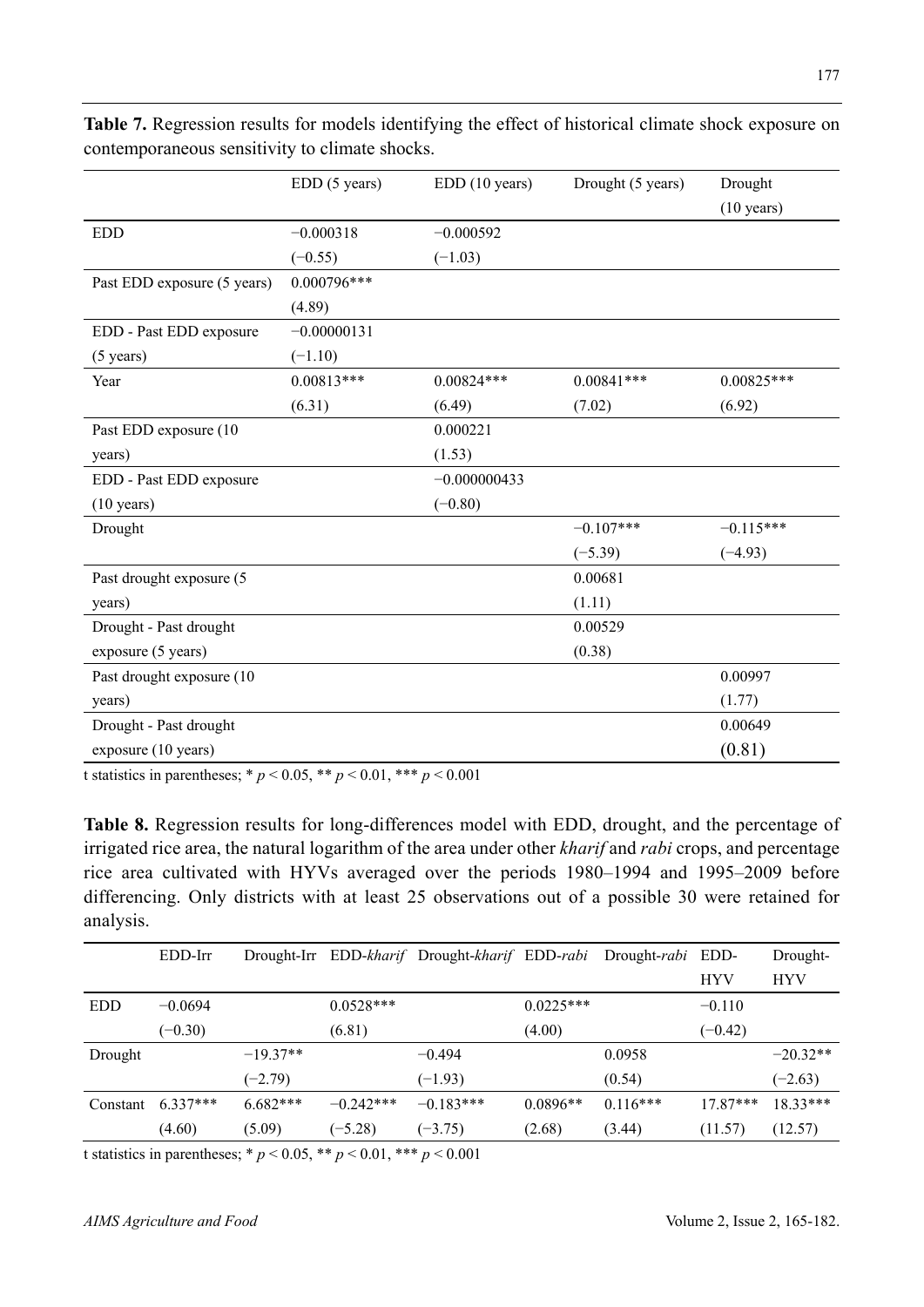#### **6. Discussion**

While there has been evidence of increased rice crop productivity since 1980 (Figures 1 and 2) there is inconclusive evidence that actual adaptation to trends in climate shock exposure has occurred. Rice crop yields remained sensitive to climate shocks in the later time-slice (1995–2009) despite increases in productivity (Table 4). The results from the long-differences model indicate that long-run shifts in average climate shock exposure are not associated with changes average rice crop yields over time at a location (Table 5). Viewed together these results suggest that intensifying average shock exposure has not precluded the capacity to increase levels of average rice crop productivity over time, but also that there is little evidence to indicate that farmers have increased their capacity to buffer the impacts of yearto-year variation in climate shocks. There is some evidence that locations that experienced an increase in yield variability between 1980–1994 and 1995–2009 also experienced an increase in average extreme heat shock exposure (Table 6; though the result is weakly statistically significant  $p = 0.052$ ). Thus, there is not conclusive evidence that farmers have displayed a capacity to reduce the impacts of climate shocks over time, in other words displayed a clear adaptive capacity as distinct from a productivity enhancing capacity. This lack of apparent adaptive capacity is worrying given that climate shocks are likely to become more intense over much of India in the coming decades [13,37].

We find evidence that increased exposure to historical extreme heat shocks erodes future capacities to respond to extreme heat rather than providing opportunities for learning (Figure 3; Table 7). The capacity to learn and respond to past disturbances is a key component of resilience in systems facing change and uncertainty in external shock exposure [38,39]. The (apparent) lack of capacity to respond positively to past climate shocks is worrying given uncertainty over future monsoon precipitation [40], projected warming, and projections of intensifying climate shocks [13,37]. In-depth insights based on farmers' experiences of climatic shock events align with the broad pattern of previous shock exposure amplifying future vulnerabilities. In Eastern India Chhotray and Few [41] documented how cyclone and flood events caused vulnerability to persist for farming households for several years.

A logical response to drought shocks is to increase the area under irrigation; Birthal et al. [10] showed that levels of irrigation can change the response of rice yield to droughts (with irrigation reducing sensitivity). Here, we found that locations that experienced an increase in prevalence of drought shocks reduced average levels of irrigated rice area (Table 8). There was also no evidence of increased drought shock exposure causing changes other potential adaptive practices (such as crop diversification or growing crops in other seasons) (Table 8). Viewed in the light of increased uncertainty over future monsoon precipitation [40] and the sensitivity of rice yield to drought shocks (Tables 3 and 4) this lack of observed adaptive capacity to drought is a concern for Indian rice systems. We found that in districts that experienced trends of increasing average extreme heat exposure during the *kharif* rice growing season there had been an increase in the uptake other *kharif* season crops and an increase in growing crops during the *rabi* season (Table 8). Attributing these changes to extreme heat impacts to rice cropping is challenging, but they do indicate that in locations where extreme heat climates are changing so is the portfolio of crops grown. Important avenues for future work are to (i) identify if these changes are adaptive in the sense of reducing farmers' sensitivity to climate shocks (e.g. as in Lobell [19]), and (ii) to assess the costs and benefits of these different adaptations.

This research has sought to identify the presence of adaptive capacity within Indian rice production systems, on average, at the national level. These insights are useful for capturing the broad degree of adaptive capacity and suggesting how vulnerable the nation's food system might be to shifts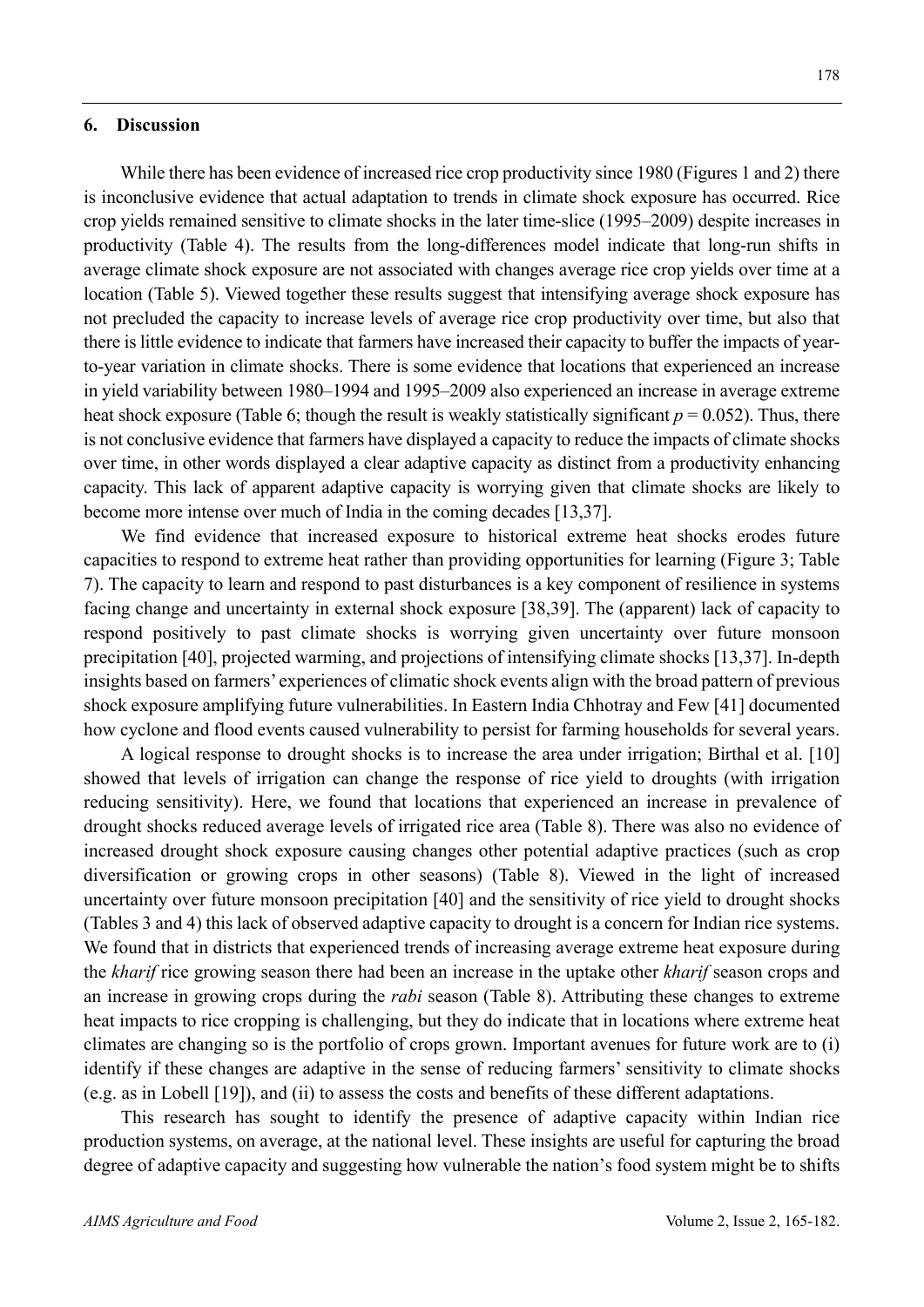in the climate in the coming decades. Understanding how vulnerable India's food system is to climate change is important given on-going trends of urbanization; this implies that more individuals will become food buyers and be susceptible to climate driven food shortages or price increases. However, there is considerable spatial variation in agro-ecology, average climate conditions, trends in climatic conditions [16,17,37], uptake of agricultural technologies [3,35], and indicators of development and vulnerability to climate change [42,43]. This indicates that (i) the capacity of rice farmers to adapt to changes in climate shock exposure, (ii) the relationship between rice yields and climate shocks, and (iii) trends in climate shock exposure is likely uneven across India. Further analysis to empirically identify spatial variation in adaptive capacity is important to identify where pockets of vulnerability to the current climate exist, to identify locations where climate change adaptation policy and interventions should focus, and to match appropriate adaptive practices to changes in climate affecting each location.

## **7. Conclusion**

This research assessed whether we could (i) detect the occurrence of Indian rice systems adapting to changes in climate shock exposure, and (ii) detect the processes of adaptation. First, we identified that climate shocks between 1980 and 2009 reduced rice crop yields, all else held equal; rice crop yields were negatively impacted by both drought shocks and extreme heat shocks. We identified that long-run shifts in average climate shock exposure were not associated with long-run changes in average district level rice crop yields. However, we also found that rice crop yield sensitivity to yearto-year fluctuations in climate shock exposure has not decreased over time. Thus, while farmers have been able to increase levels of productivity they have not been able to increase their capacity to buffer production from climate shocks. We did not detect the presence of farmers learning from historical climate shocks; in fact, greater exposure to historical extreme heat shocks eroded farmers' capacity to respond to contemporaneous heat events. There was not a clear pattern of farmers in districts that experienced worsening average climate shock exposure responding with the uptake of plausible adaptive practices. On average, in districts where drought shocks increased over time there was a decrease in the rice area cultivated under irrigation. There was some evidence of crop diversification in districts exposed to trends of increased extreme heat exposure. In summary, these results do not present a clear signal of adaptive capacity within Indian rice production systems either through detecting reduced sensitivity to climate shocks over time or through learning from past shocks and responding with altered farming practices. This lack of a clear adaptive capacity signal is worrying given projected intensification of climate shock exposure over coming decades.

### **Acknowledgements**

The authors would like to acknowledge the Leverhulme Trust who provided funding (RPG-2013- 214) for this research through the PREFUS project. The authors would also like to acknowledge ICRISAT for making the Village Dynamics in South Asia (VDSA) data available, and Berkeley Earth (http://berkeleyearth.org/) for making the temperature data available.

# **Conflict of interest**

All authors declare no conflict of interest.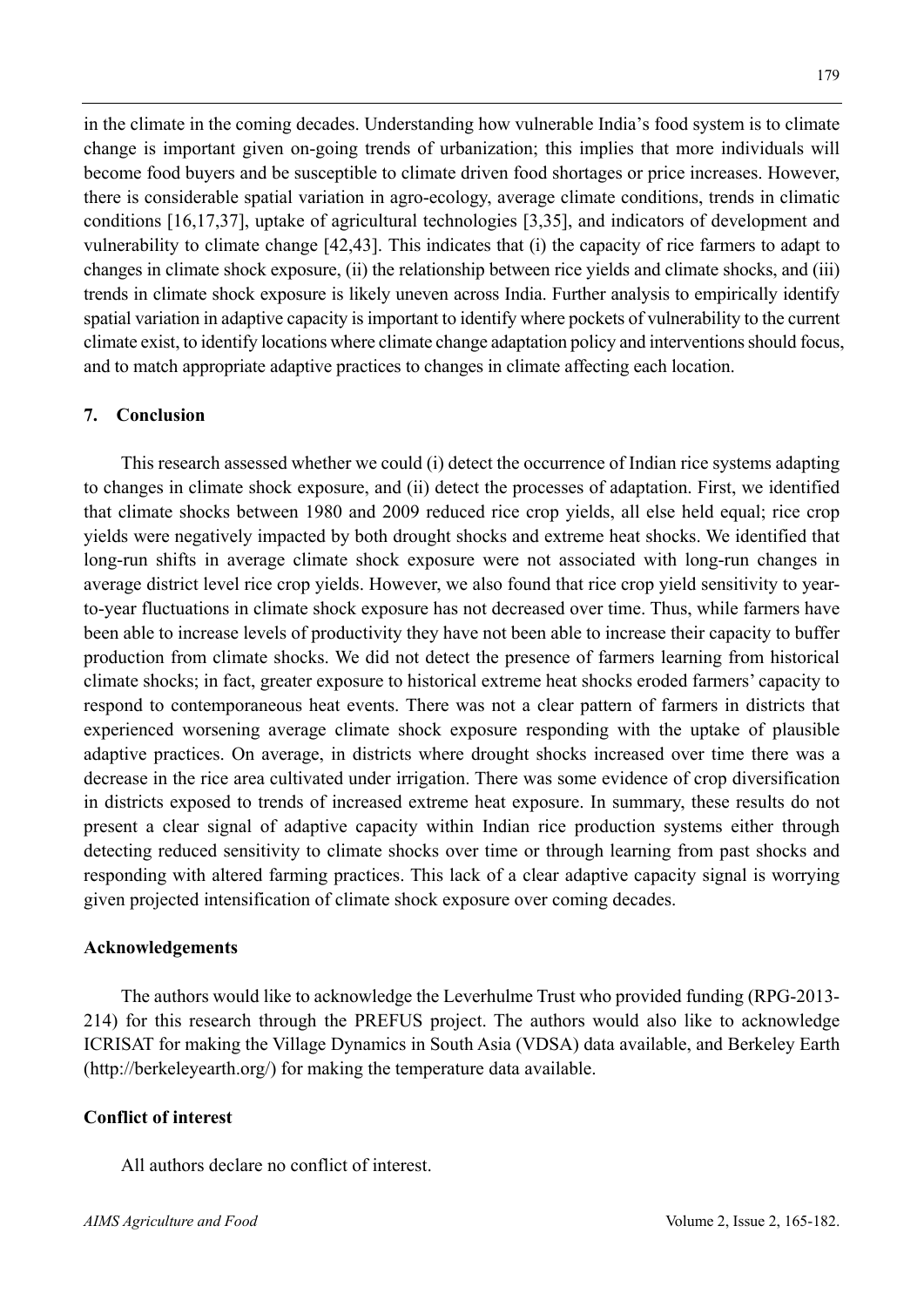# **Supplementary**

| Table S1. Regression coefficients for models identifying the effect of climate shocks on rice crop yield |  |
|----------------------------------------------------------------------------------------------------------|--|
| between 1980–2009 with year fixed effects.                                                               |  |

|                    | <b>EDD</b> | <b>SPA</b>   |  |  |
|--------------------|------------|--------------|--|--|
| <b>EDD</b>         | 0.000146   |              |  |  |
|                    | (0.52)     |              |  |  |
| <b>SPA</b>         |            | $-0.0658***$ |  |  |
|                    |            | $(-6.27)$    |  |  |
| year fixed effects | Yes        | Yes          |  |  |
|                    |            |              |  |  |

t statistics in parentheses; \* *p* < 0.05, \*\* *p* < 0.01, \*\*\* *p* < 0.001

# **References**

- 1. Datt G, Ravallion M (1998) Farm productivity and rural poverty in India. *J Dev Stud* 34: 62-85.
- 2. Datt G, Ravallion M, Murgai R (2016) Growth, Urbanization and Poverty Reduction in India. National Bureau of Economic Research.
- 3. Aggarwal P, Joshi PK, Ingram J, et al. (2004) Adapting food systems of the Indo-Gangetic plains to global environmental change: key information needs to improve policy formulation. *Environ Sci Policy* 7: 487-498.
- 4. Pritchard B, Rammohan A, Sekher M, et al. (2013) Feeding India: Livelihoods, Entitlements and Capabilities. Routledge.
- 5. Wassmann R, Jagadish SVK, Heuer S, et al. (2009) Climate change affecting rice production: the physiological and agronomic basis for possible adaptation strategies. *Adv Agron* 101: 59- 122.
- 6. Guiteras R (2009) The impact of climate change on Indian agriculture. *Manuscript, Department of Economics, University of Maryland, College Park, Maryland*.
- 7. Fishman RM (2011) Climate change, rainfall variability, and adaptation through irrigation: Evidence from Indian agriculture. *Job Market Paper*.
- 8. Fishman R (2016) More uneven distributions overturn benefits of higher precipitation for crop yields. *Environ Res Lett* 11: 024004.
- 9. Auffhammer M, Ramanathan V, Vincent JR (2012) Climate change, the monsoon, and rice yield in India. *Clim Chang* 111: 411-424.
- 10. Birthal PS, Negi DS, Khan MT, et al. (2015) Is Indian agriculture becoming resilient to droughts? Evidence from rice production systems. *Food Policy* 56: 1-12.
- 11. Dar MH, de Janvry A, Emerick K, et al. (2013) Flood-tolerant rice reduces yield variability and raises expected yield, differentially benefitting socially disadvantaged groups. *Sci Rep* 3: 3315.
- 12. Birthal PS, Khan T, Negi DS, et al. (2014) Impact of climate change on yields of major food crops in India: Implications for food security. *Agric Econ Res Rev* 27: 145-155.
- 13. Hijioka Y, Lin E, Pereira JJ, et al. (2014) Asia. In: Barros VR, Field CB, Dokken DJ et al., editors. *Climate Change 2014: Impacts, Adaptation, and Vulnerability Part B: Regional Aspects Contribution of Working Group II to the Fifth Assessment Report of the Intergovernmental Panel of Climate Change*. Cambridge, United Kingdom and New York, NY, USA: Cambridge University Press. 1327-1370.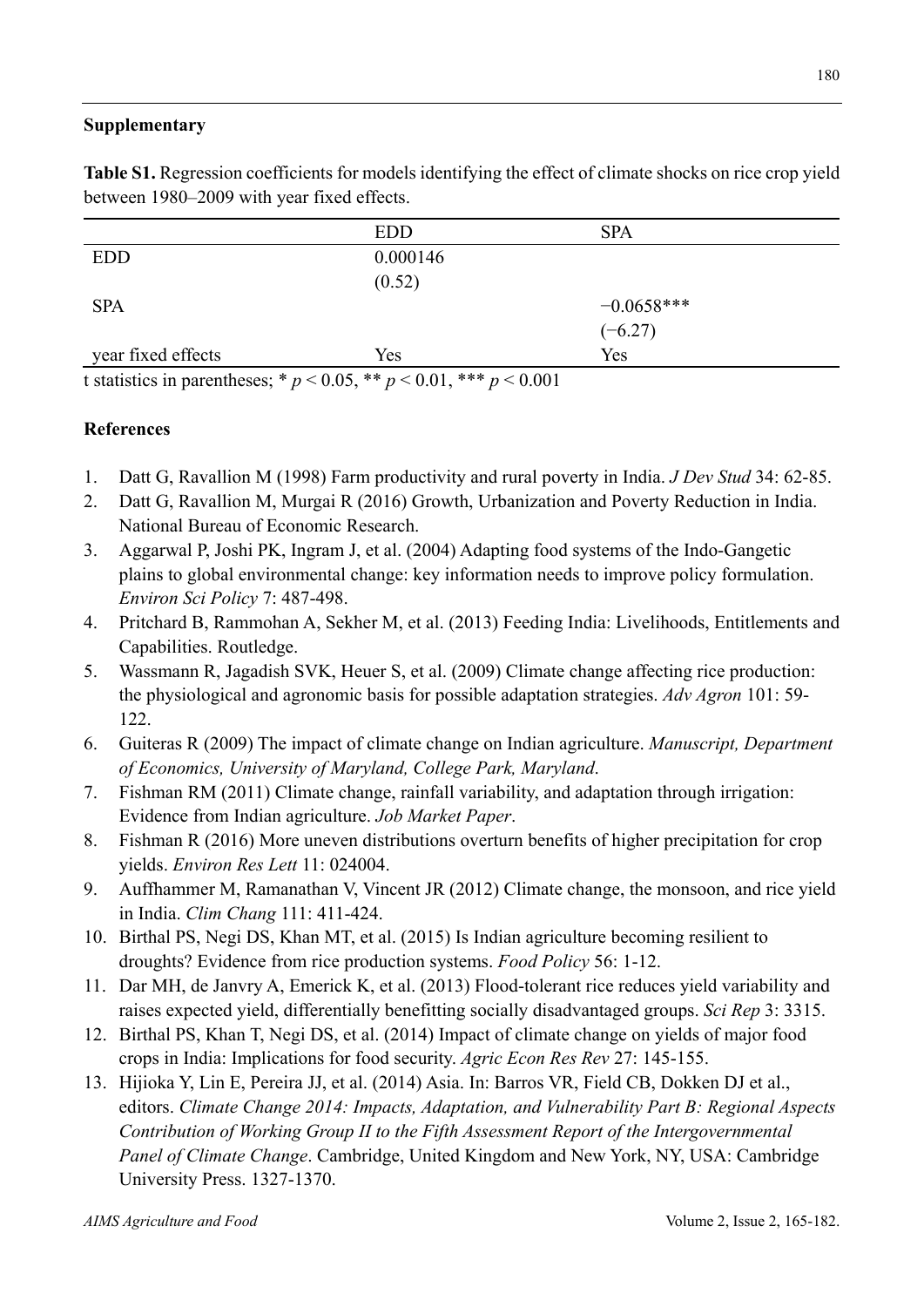- 14. Jacoby HG, Rabassa M, Skoufias E (2015) Distributional Implications of Climate Change in Rural India: A General Equilibrium Approach. *Am J Agric Econ* 97: 1135-1156.
- 15. IPCC (2014) Glossary. *Climate Change 2014–Impacts, Adaptation and Vulnerability: Regional Aspects*: Cambridge University Press.
- 16. Duncan JM, Dash J, Atkinson PM (2013) Analysing temporal trends in the Indian Summer Monsoon and its variability at a fine spatial resolution. *Clim Chang* 117: 119-131.
- 17. Lacombe G, McCartney M (2014) Uncovering consistencies in Indian rainfall trends observed over the last half century. *Clim Chang* 123: 287-299.
- 18. Rigolot C, de Voil P, Douxchamps S, et al. (2017) Interactions between intervention packages, climatic risk, climate change and food security in mixed crop–livestock systems in Burkina Faso. *Agric Syst* 151: 217-224.
- 19. Lobell DB (2014) Climate change adaptation in crop production: beware of illusions. *Glob Food Secur* 3: 72-76.
- 20. Carleton T, Hsiang S, Burke M (2016) Conflict in a changing climate. *Eur Phys J Spec Top* 225: 489-511.
- 21. Burke M, Emerick K (2016) Adaptation to Climate Change: Evidence from US Agriculture. *Am Econ J Econ Policy* 8: 106-140.
- 22. Skjelflo SW, Westberg NB (2016) Learning the hard way? Adapting to climate risk in Tanzania. *CSAE Working Paper*.
- 23. Salazar-Espinoza C, Jones S, Tarp F (2015) Weather shocks and cropland decisions in rural Mozambique. *Food Policy* 53: 9-21.
- 24. Deressa TT, Hassan RM, Ringler C, et al. (2009) Determinants of farmers' choice of adaptation methods to climate change in the Nile Basin of Ethiopia. *Glob Environ Chang* 19: 248-255.
- 25. Di Falco S, Bezabih M, Yesuf M (2010) Seeds for livelihood: crop biodiversity and food production in Ethiopia. *Ecolo Econ* 69: 1695-1702.
- 26. Bahinipati CS (2015) Determinants of farm-level adaptation diversity to cyclone and flood: insights from a farm household-level survey in Eastern India. *Water Policy* 17: 742-761.
- 27. Jain VK, Pandey RP, Jain MK, et al. (2015) Comparison of drought indices for appraisal of drought characteristics in the Ken River Basin. *Weather Clim Extrem* 8: 1-11.
- 28. Hatfield JL, Boote KJ, Kimball B, et al. (2011) Climate impacts on agriculture: implications for crop production. *Agron J* 103: 351-370.
- 29. Lobell DB, Bänziger M, Magorokosho C, et al. (2011) Nonlinear heat effects on African maize as evidenced by historical yield trials. *Nat Clim Chang* 1: 42-45.
- 30. Lobell DB, Sibley A, Ortiz-Monasterio JI (2012) Extreme heat effects on wheat senescence in India. *Nat Clim Chang* 2: 186-189.
- 31. Schlenker W, Lobell DB (2010) Robust negative impacts of climate change on African agriculture. *Environ Res Lett* 5: 014010.
- 32. Teixeira EI, Fischer G, van Velthuizen H, et al. (2013) Global hot-spots of heat stress on agricultural crops due to climate change. *Agric For Meteorol* 170: 206-215.
- 33. Schlenker W, Roberts MJ (2009) Nonlinear temperature effects indicate severe damages to US crop yields under climate change. *Proc Natl Acad Sci U S A* 106: 15594-15598.
- 34. Rohde R, Muller R, Jacobsen R, et al. (2013) Berkeley earth temperature averaging process. *Geoinfor Geostat Overv* 1: 1-13.